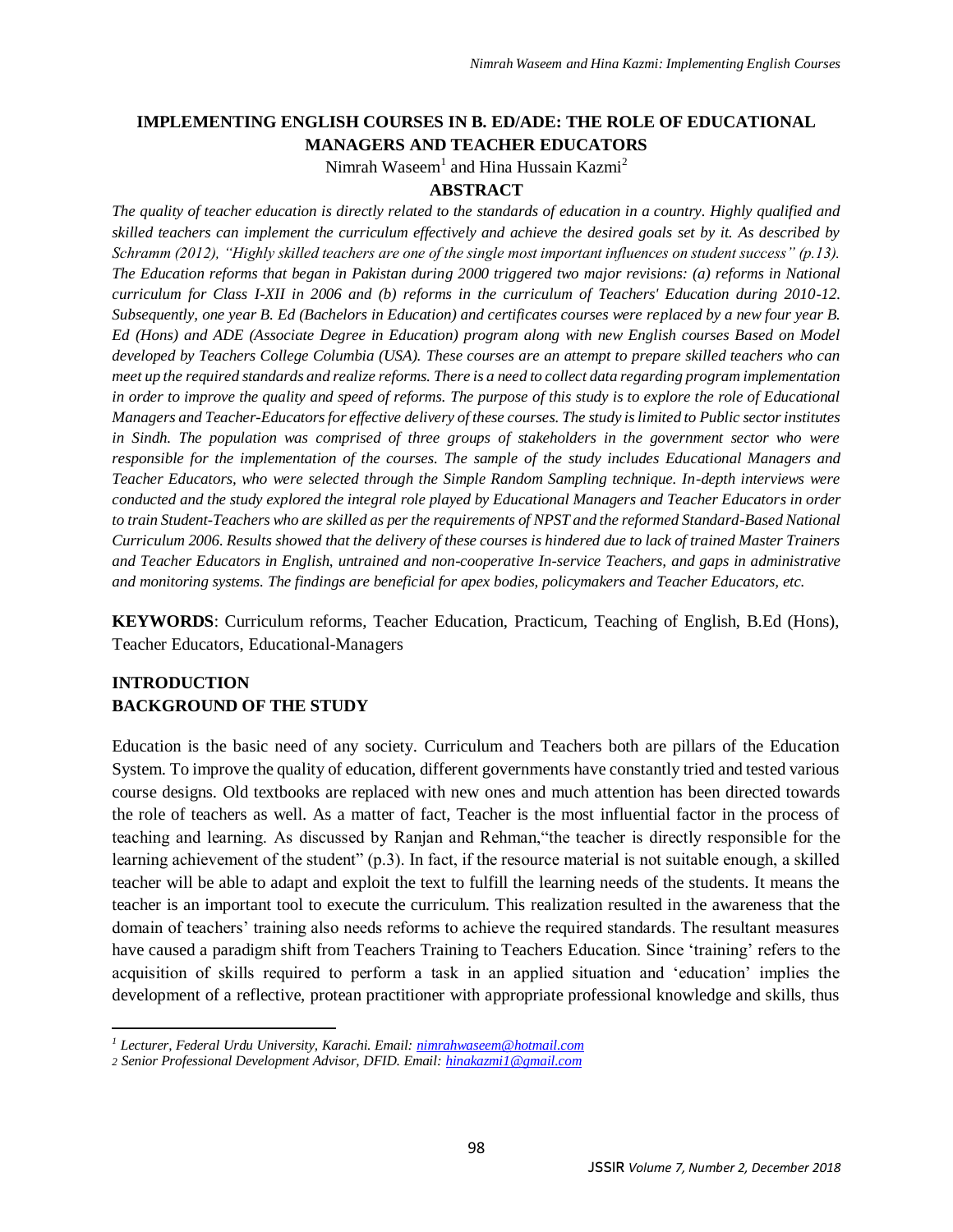it has been acknowledged that Teacher Education plays a major role in the successful implementation of a curriculum.

 The reformed curriculum basically supports a Student-centered approach by giving freedom to the teacher for selecting any methodology that fulfills the needs of the students and types of contents. This fact dictates the need for a teacher who is competent and trained enough to successfully deliver Standardbased curriculum in classrooms.

 The National Education Policy (2009) proposed, "reform is required in all areas: pre-service training and standardization of qualifications" (p.42). Hence reforms were made in the curriculum of Teachers' Education in 2010-12. The certificate and diploma courses for teachers' training have been replaced by two years' Associate Degree in Education (ADE) and four years' degree in Bachelors in Education (B. Ed). All of these reforms have been made to improve the quality of education. Chouhan (1984) mentions, "the quality of teachers that determines the overall effectiveness of a system of education depends upon their education that is popularly known as teacher education…the teachers' education is the main cassette in all the educational development" (Akram, 2010, p.13-14).

The new degrees in Education are based on the Model of Teacher Education proposed by Teachers' College Columbia USA. This model proposes the concept of Practicum that includes three participants:

- 1. Student-Teacher,
- 2. Cooperating Teacher,
- 3. College/College/University Supervisor.



*Figure 1*.Practicum English courses

In this model, Student-Teachers are taught to be independent learners. They are regularly monitored and mentored by the cooperating teacher as well as the Teacher Educator. In this way, Student-Teachers receive consistent feedback, both from the cooperating Teacher as well as from the College/University Supervisor. The Teacher Educator is also responsible for the alignment of all the planning, assignments, activities and classroom practices of the Student-Teacher with current theories and practices.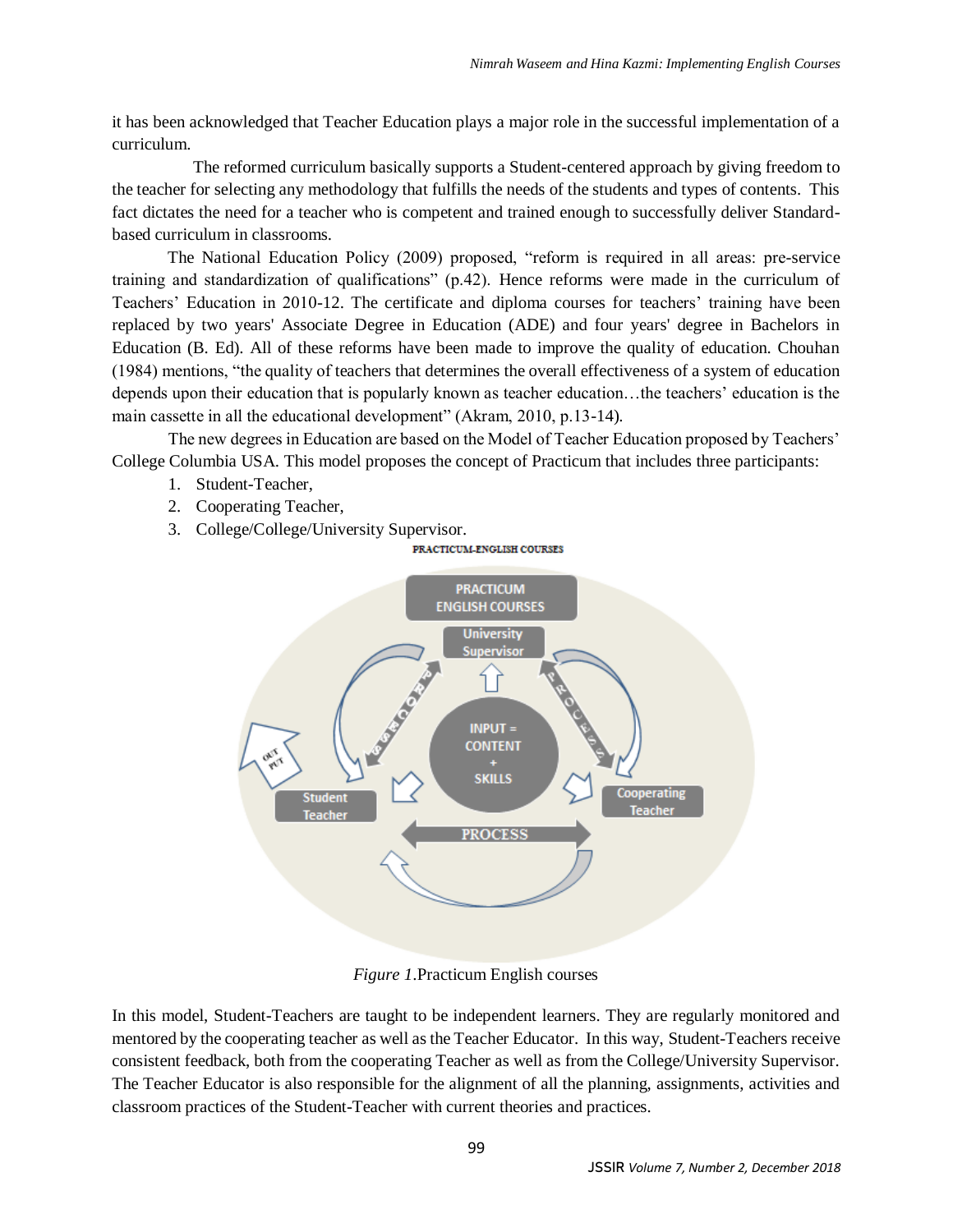The process of Practicum helps Teacher-Students in becoming effective, independent and self-directed learners. ESL teachers are required to be competent in teaching methodologies, content knowledge, and knowledge regarding language, assessment, and theories whereas, EFL teachers have to acquire proper skills and knowledge on how to teach in a real context, the school setting. Learning to participate in social and cultural practices with regard to education is assumed to be crucial for developing a professional identity as a teacher (Rahimi, 2008, p.7).

The realization of the English curriculum is dependent on various factors. Trained and skilled English Language Teachers, who are well equipped with research-based teaching methodologies, is the central determinant amongst these factors. "The academic and professional standards of teachers constitute a critical component of essential learning conditions for achieving the educational goals of a nation" (Kusuma & Srivani, 2013, p.2). Therefore, newly designed English courses, Functional English I, Functional English (II) which focuses on Communication Skills and Teaching of English (ToE) were introduced at ADE/B. Ed (Hons). These courses are designed with reference to SBC 2006, NPST 2009 and NEP 2009, to not only develop content and pedagogical knowledge in the Student-Teacher but also provide skill development through Practicum so that the prospective teacher could implement the English curriculum 2006 in elementary classes.

## **THE CONCEPTUAL FRAMEWORK**



*Figure 2*. The conceptual framework

Gan (2013) refers to Farrell (2003) in saying that in ELT, there is a scarcity of data concerning the field experiences of Non-Native Student-Teachers of ESL, especially with regards to the Practicum (p.92). In order to obtain better results, the reforms made in the courses need to be monitored so that the feedback would help the apex bodies in tailoring and revising the courses according to the needs of the local and cultural context. "There is a dearth of examination of teachers' practices related to the effective use of the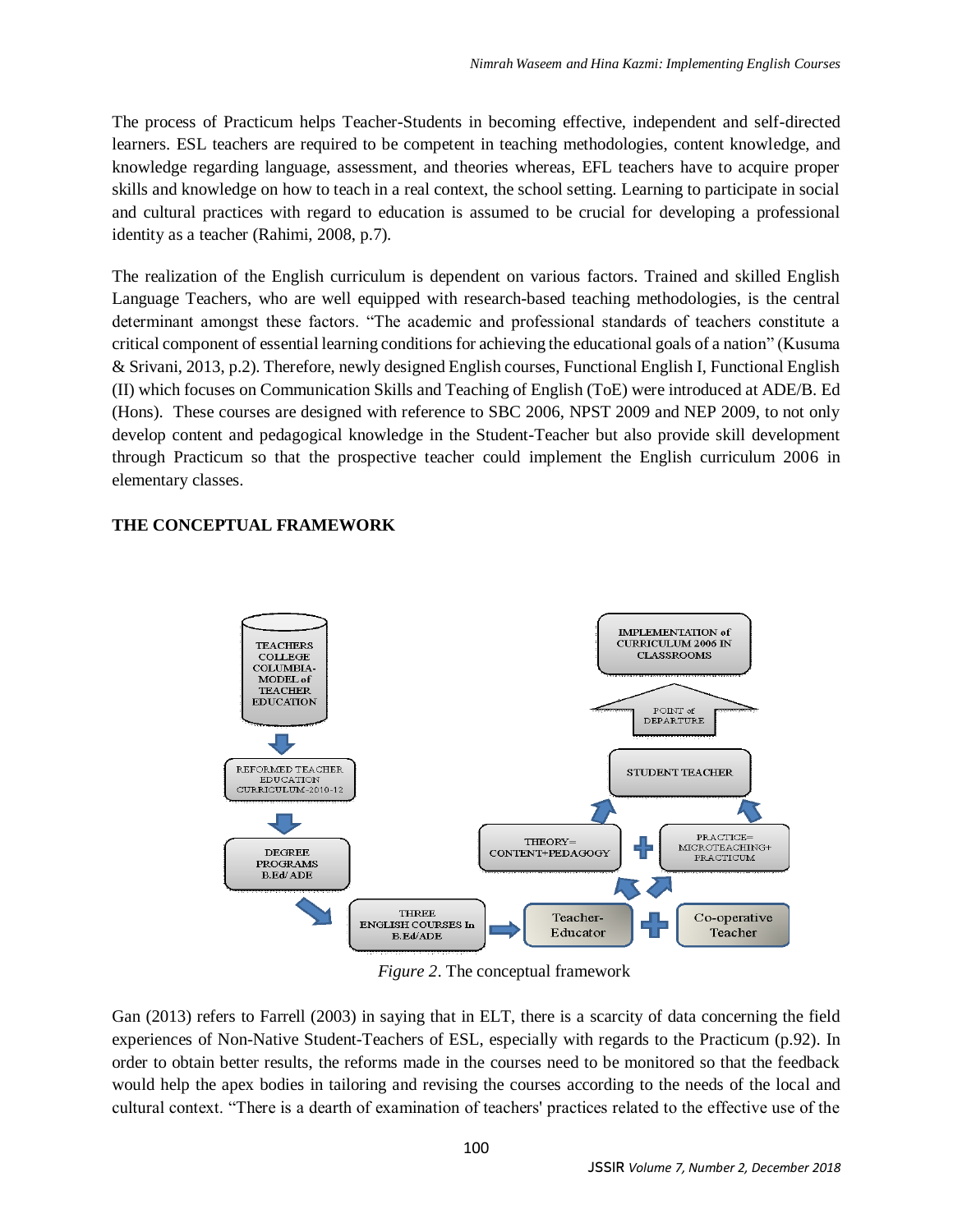textbook for developing teaching and learning practices" (Mohammad, & Kumari, 2007, p.3). The principal benefit of inquiring about the effectiveness of an activity, course or program is the generation of valuable data that can be further used to improve the effectiveness of the course. In the current local context of Pakistan, the success of the reforms made is largely dependent on the data and research conducted in the field that could provide feedback. Munshi and Bhatti (2009) also talk about the need and importance of the inquiries which should be made regarding the effectiveness of the teachers' education programs in order to address the issue of the deteriorating standards of education at different levels in Pakistan. One of the main reasons in failing to address the issues in a timely manner, as well as sustaining or upgrading the education system in Pakistan, is the absence of research on a course and program evaluation. Khan and Saeed (2009) claim that "there is no adequate research is available to evaluate the B.Ed (Hons) programme" (p.86). The urgent need of data is felt at various levels, "in order to reform teacher education sector in Pakistan, there is a dire need to evaluate the effectiveness of existing teacher training programmes" (Dilshad  $\&$ Muhammad, 2010, p. 88). The value of teaching English as realized at government level, and as exhibited in NPST 2009 and NEP 2009, provokes the need of evaluation of the role of Educational managers and Teacher Educators in execution of English courses taught at B.Ed especially when the In-service teachers are not trained through the current program and lack the ability to assist Student-Teachers in the prescribed way.

The findings will help in exploring the gaps and establishing the credibility of these courses in preparing Student-Teachers to implement the curriculum (2006) in elementary schools. Moreover, the findings will provide feedback to improve these courses, address the issues related to methodology and delivery, and further accelerate the process of evaluation within the Curriculum of Teachers Education 2012.

## **PROBLEM STATEMENT**

The modifications in the fundamental approach to curriculum in 2006, resulted in the emergence of a gap. Skilled and trained teachers were required for the implementation of the new curriculum. This fostered reforms in Teacher Education in 2010-12. Four years B.Ed (Hons) and a two years ADE were introduced replacing old degrees and certificate courses. The reformed degrees proposed new English courses which designed under the influence of National Education Policy 2009 and National Standards for Professional Teachers 2009. Presently, efforts are being made to implement the reforms. As these are recent reforms and no research-based data is available therefore, there is a need to collect data to assist in further decisions. This study aims at exploring the role of Educational Managers and Teacher Educator in preparing Student-Teachers to implement reform Curriculum 2006 in classrooms.

# **RESEARCH QUESTION**

Q. What is the role of Teacher Educators and Educational Managers in the implementation of English courses in B.Ed (Hons)/ADE?

# **JUSTIFICATION**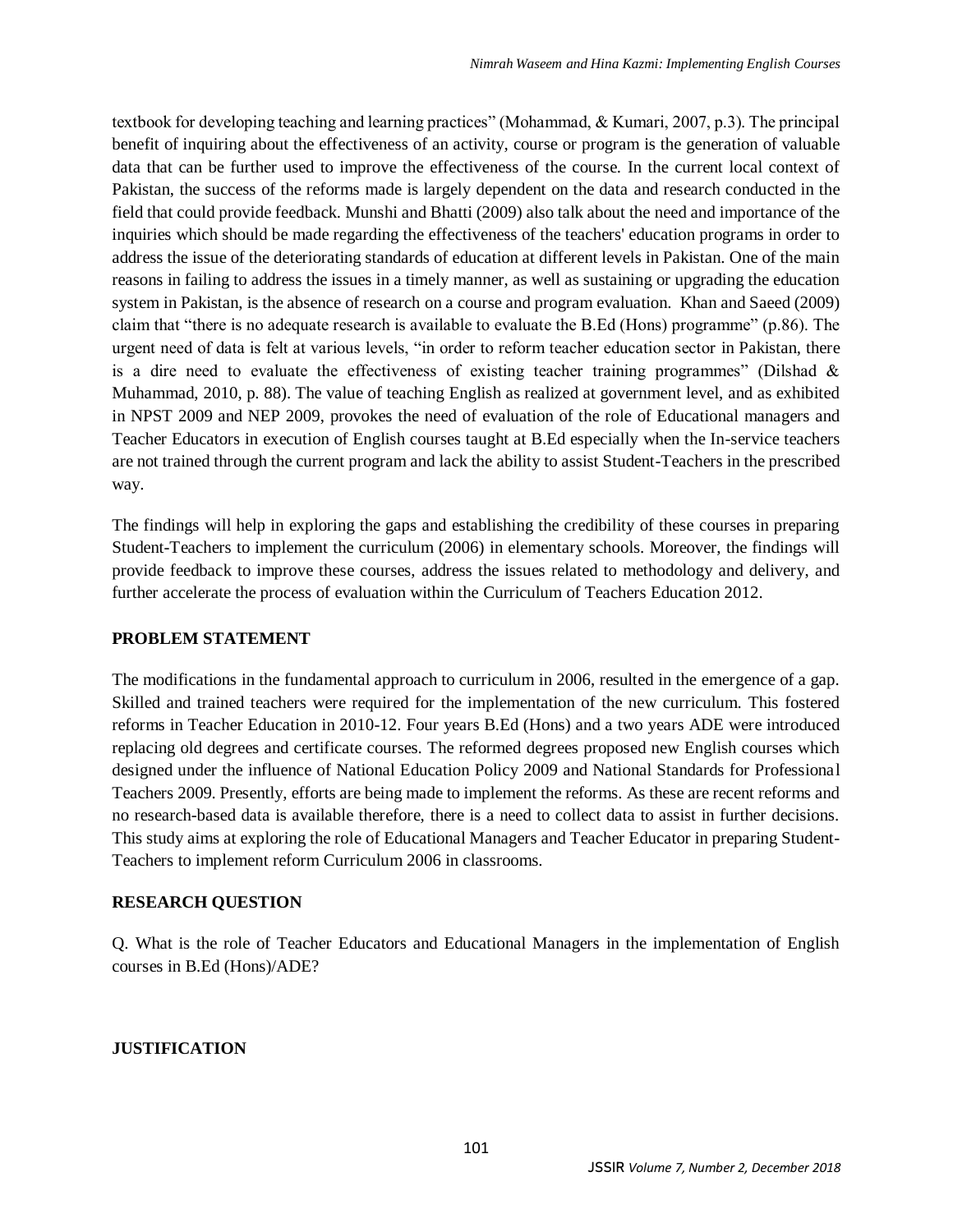The findings of this study will help Government Bodies, Policy Makers, Teacher Educators and Student-Teachers to make an improvement in the process of implementation.

### **LIMITATIONS OF THE STUDY**

This study is limited to the government institutes for Teachers' Education which offers B.Ed (Hons)/ADE degree programs with reformed English courses.

### **SCOPE**

The study is applicable to other elementary level courses and to the institutes which offer four years bachelors' program in Education and a two years Associate Degree in Education, in Sindh.

#### **REVIEW OF THE LITERATURE**

The process of effective language teaching comprises of three major components: appropriate content, need-driven methodology, and a trained and skilled teacher. This implies that linguistic content and teaching methodology, as proposed by the curriculum, are realized through a professionally educated language teacher. All curriculum designs demand a set of qualities in teachers. "Educational literature, theory, and reform trends have long promoted putting teachers in a central role in curricular design" (Handler, 2010, p.1). Therefore, a curriculum can be effective in realizing the desired standards of education only if the teachers' education coheres with it.

Literature review strongly suggests that Teacher Education in Pakistan, before reforms, had failed to produce desired results. "There is a consensus amongst all stakeholders that the quality of teachers in the public sector is unsatisfactory" (National Education Policy, 2009, p.42).

Under these circumstances, the Millennium Education Goals (2000) enforced reforms in the basic structure of teachers' education. High standards can only be emulated by investing, revising and evaluating the quality of the pre-service and In-service education of teachers. Dilshad (2010) refers to many authors, "quality of school education largely depends, among other factors, on quality of teachers prepared in teacher education institutions" (p. 1).

In the present scenario, trained teachers are required to teach the curriculum in 2006. "There is a strict connection between teaching program and curriculum as they are within each other" (Topkaya & KÜÇÜK, 2010, p.53).

Khan (2014) states, "teacher education is associated to the development of teacher expertise, command and capability that would enable and empower the teacher to meet the requirements of the profession and face the challenges therein" (p. 330).

Since the last decade, there had been a shift from exploring effective ways to train teachers towards understanding the procedures of teaching reflexively. Student-Teachers can learn to teach through experience and reflection. The Model of Teacher Education developed by Teachers' College Columbia, USA includes the concept of a Practicum. It is designed on the foundations of social constructivism.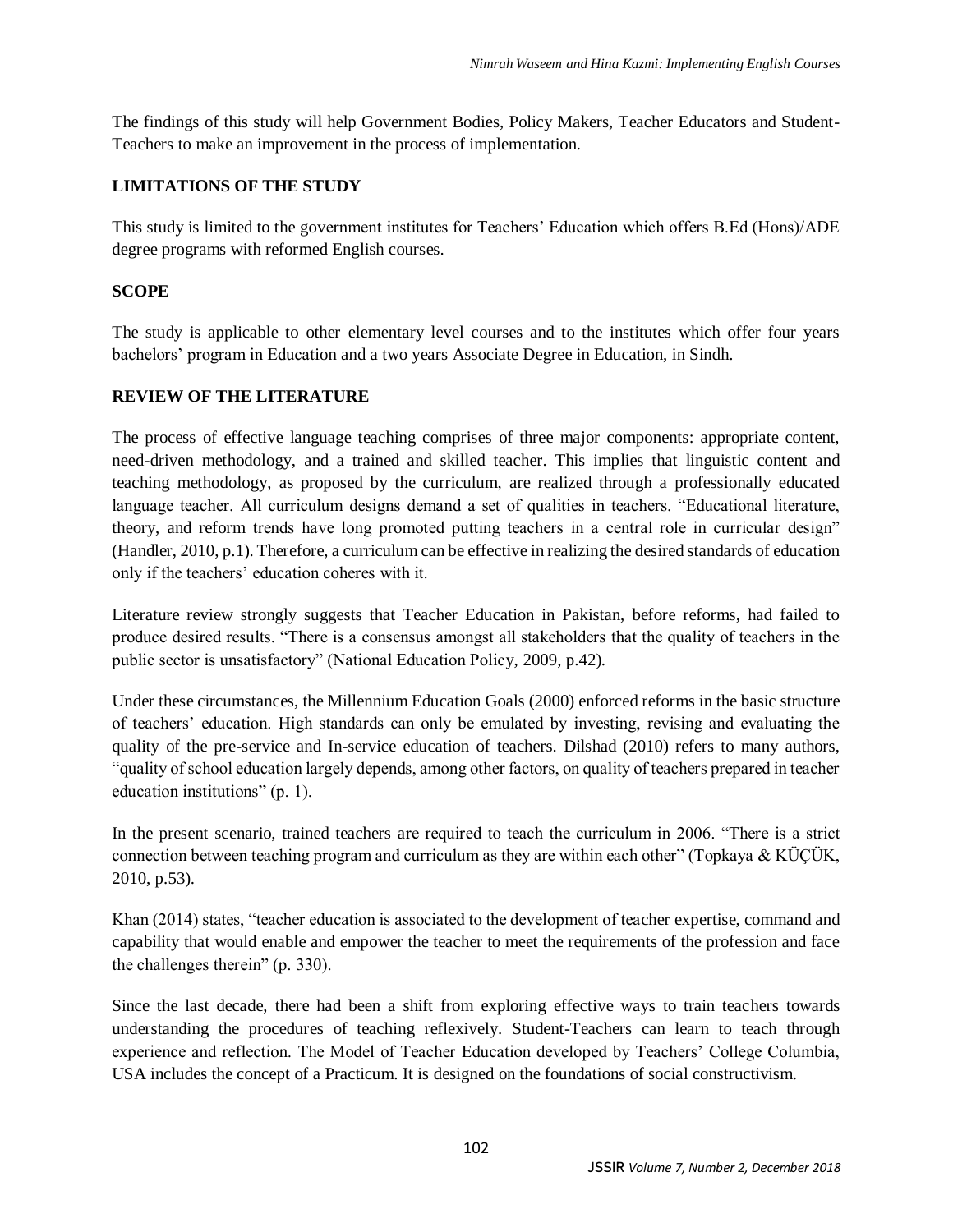## **THE CONSTRUCT OF THE PRACTICUM**

There are three poles in the Practicum model: The Student-Teacher, a College/University Supervisor who provides the theoretical support and aligns all the activities, and the Co-operative Teacher who helps in the realization of all the planning. These three works in a particular context in order to make a community of Practice. The concept of a community of practice proposed by Situated Learning Theory, which basically talks about a group of people who collaborate with each other in order to perform an activity. During this process, their roles and skills affect each other and they gain experience. This notion has roots in ZPD in which scaffolding is used in a planned way so that the novice improves upon his knowledge and skills during his interaction with an expert. Clancey (1995) and Brown, Collins, and Duguid (1989) developed a model to apply situated learning theory within the classroom. They believed that in situated learning, learning is not considered as an abstract thing but a social, contextualized process. They put forward the notion of cognitive apprenticeship, "cognitive apprenticeship supports learning in a domain by enabling students to acquire, develop and use cognitive tools in authentic domain activity" (p.39). Social interaction, reflection, and collaboration in a community help in the construction of knowledge.

The English courses in B.Ed (Hons)/ADE are designed to help Student-Teachers in applying new concepts and polishing their skills during the Practicum in order to meet the requirements of the reformed curriculum and explore the practicality of the proposed teaching activities and methodologies. Wasim (2012) refers to Barry and King (2002) that, "teaching practice [practicum] provides the opportunity to apply the principles of teaching and learning that have been studied during course work" (p.35). Presently, Standard-based curriculum and the concept of practicum are prevailing in the world because a Practicum helps in the construction of experience which is culturally sensitive. Ulvik and Smith (2011) state that, "the aim of the practicum varies, depending on the view of teacher education which can be seen as cultural practices that serve local needs" (p.517). In this process, every member of the group constructs his experience. The College/University Supervisor, the Co-operative Teacher, and the Student-Teacher all enrich their personal experiences through interaction. All of them benefit as they construct their own realities and share them with the other members of their group, resulting in a cohesive understanding of the context that can be triangulated. "Teacher explores his or her own 'sense-making' in the world, new constructions are produced that can be used to comprehend the sense-making of others" (Cannella & Reiff, 1994, p.28).

Rahimi (2008) says that a partnership between the language teacher, University/school and Teacher Educator is an important element of any teacher education program that provides sound knowledge and enhances competency in EFL teachers. She further elaborates that a satisfactory teacher development program uses research, personal development activities and experiences as the basis for input. The output is assessed through reflective practices and log writing (p.4).

The greater aim of education is to help individuals and practicing communities as well as to be functional and productive in the rapidly changing world of complex realities. This is a process that passes through the stages of planning, implementation, and evaluation.

The continuity of the process entirely depends upon getting constructive feedback about the effectiveness of planned and implemented educational actions. The success of any educational change, specifically as massive as a curriculum change, however, largely depends on how teachers perceive it and what they do to implement it. (Topkaya & Küçük, 2010, p. 1)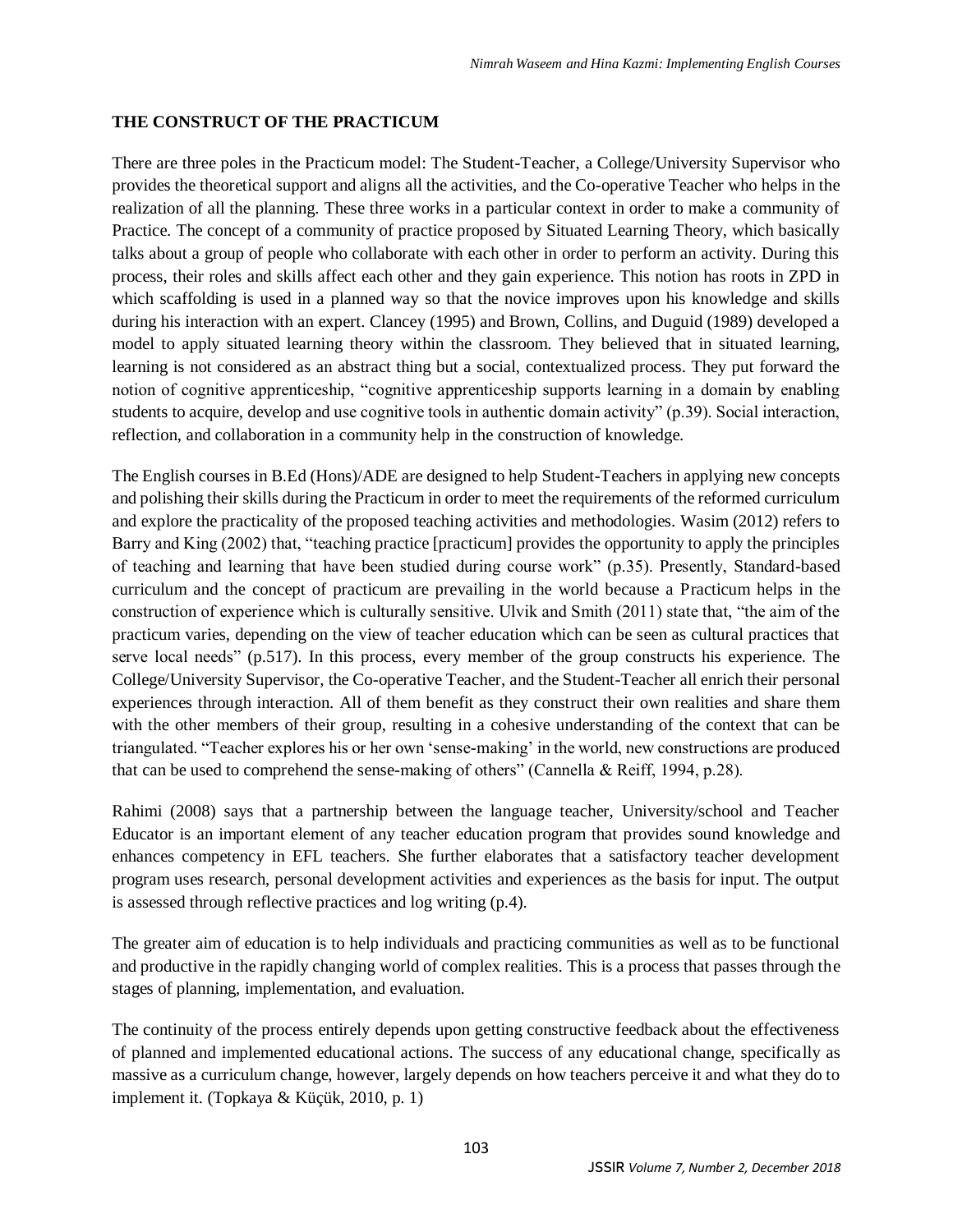Any attempt to gauge the effectiveness of a program, assessment of the effectiveness of the course and especially something as grand as curriculum evaluation should include the feedback provided by the stakeholders who have been a part of this process and have experienced it in a real context. Assessing the effectiveness of any course is a beneficial activity that ends in generating valuable data that could be used for the improvement of any irregularities. "Evaluation is basically a matching process, which concerns matching learners' needs to available solutions" (Nemati, 2009, p.2). Tunç (2010) refers to Ornstein and Hunkins (1998) that, "evaluation is a process that we carry out to obtain data to determine whether to make changes, modifications, eliminations and/or accept something in the curriculum" (p.2). The reformed degree programs and the English courses at B.Ed and ADE are an attempt to address the deteriorating standards of English language teaching and learning in Pakistan. Evaluation is the process that helps in stabilizing a system. Collecting data regarding the effectiveness of these courses would provide support in sustaining and upgrading the courses. Literature suggests that, in most parts of the world, educationists, research scholars, academic institutions and government bodies put together their efforts to provide feedback in order to improve the teaching-learning process. In these circumstances, exploring the effectiveness of these courses becomes an important academic activity.

## **METHODOLOGY**

## **RESEARCH DESIGN**

This is a basic study that uses a qualitative approach that is Phenomenological. The study aims to collect facts about the phenomenon through the participants' perceptions and experiences.

## **RESEARCH TOOLS/INSTRUMENTS**

The instrument used in the research was in-depth interview which was comprised of three sets of interview questions. The tool was passed through expert and face validation. The tool used to collect data from Educational Managers and Teacher Educators contained ten questions besides having spontaneous pokes and questions. For the sake of consistency and triangulation, both the sets of the interview were comprised of similar questions. The tool is attached in the appendices.

## **PROCEDURE**

In this study, in-depth interviews were conducted with Educational Managers and Teacher Educators in the public sector. All interviews were audio- recorded with the prior permission of the participants.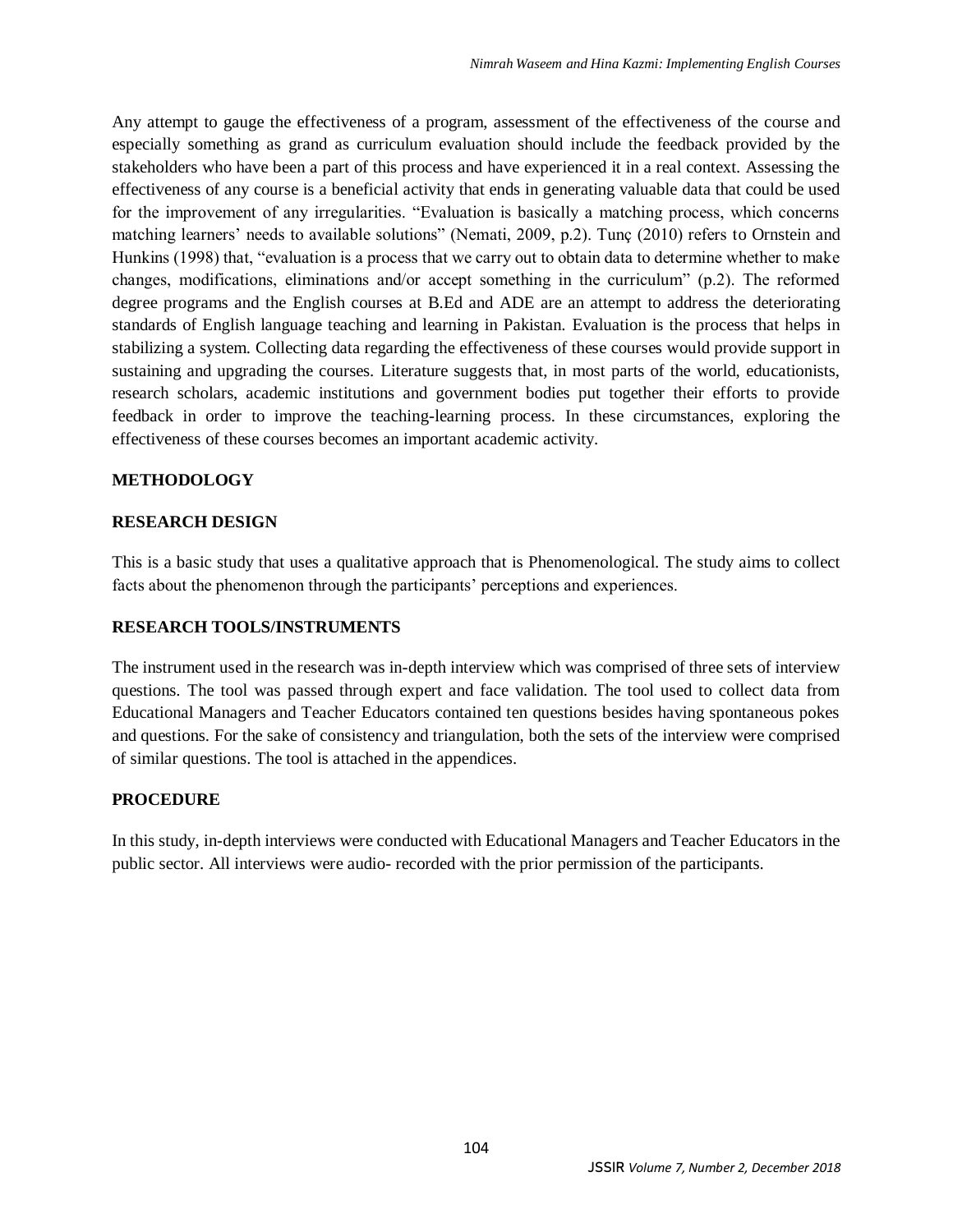## **VALIDITY & RELIABILITY**

All interviews were conducted in private and in case of any interruption, the researcher stopped recording and waited to resume the previous state. Later on, member-validation was done.

## **SAMPLE AND SAMPLING TECHNIQUE**

The sample of the study was comprised of two sets of the stakeholders related to the government institutions only, including the Educational Managers and Teacher Educators who were involved in the development, piloting, reviewing and implementing the courses. A sample was extracted through Simple Random Sampling Technique. The sample includes;

- Teachers Educators that teach English courses in ADE/ B.Ed (Hons) at Govt. institutions in Sindh.
- Educational Managers who work in Apex bodies in Government of Sindh.

# **PROCESS OF DATA ANALYSIS**

The accumulative data provided foundations for textual analysis. The interview with Educational Managers and Teacher Educators were initially analyzed separately and later, altogether. Thus the final data analysis was done in three tiers. In this way, the Thematic Analysis of the data was completed.

### **FINDINGS**

- 1. Educational Managers successfully implemented the program in institutions.
- 2. Educational Managers played a major role in the process of implementation of English courses by providing support through Master Trainers and training sessions for Teacher Educators and Inservice.
- 3. The efforts of Educational Managers are adversely affected by the political intrusion.
- 4. There are gaps in the coordination among Educational Managers regarding keeping alignment in following schedules.
- 5. The negative behavior of the Co-operative Teachers limits the role of teacher educators, the conducive learning environment and demotivates Student-Teachers.
- 6. Lack of trained English Language Teacher Educators is the main hurdle in improving the effectiveness of these courses.
- 7. Most of the Teacher Educators, teaching English courses, lack required qualification in the English Language. They are able to perform their jobs with the guidance provided by Master Trainers.
- 8. Teacher Educators play the most important role in making arrangements for Student-Teachers at public sector schools, counseling In-service teachers and helping Students-Teachers in Practicum.
- 9. The speaking skills of Teacher Educators are generally underdeveloped.
- 10. Some of the Teacher Educators fail to complete the syllabus in time.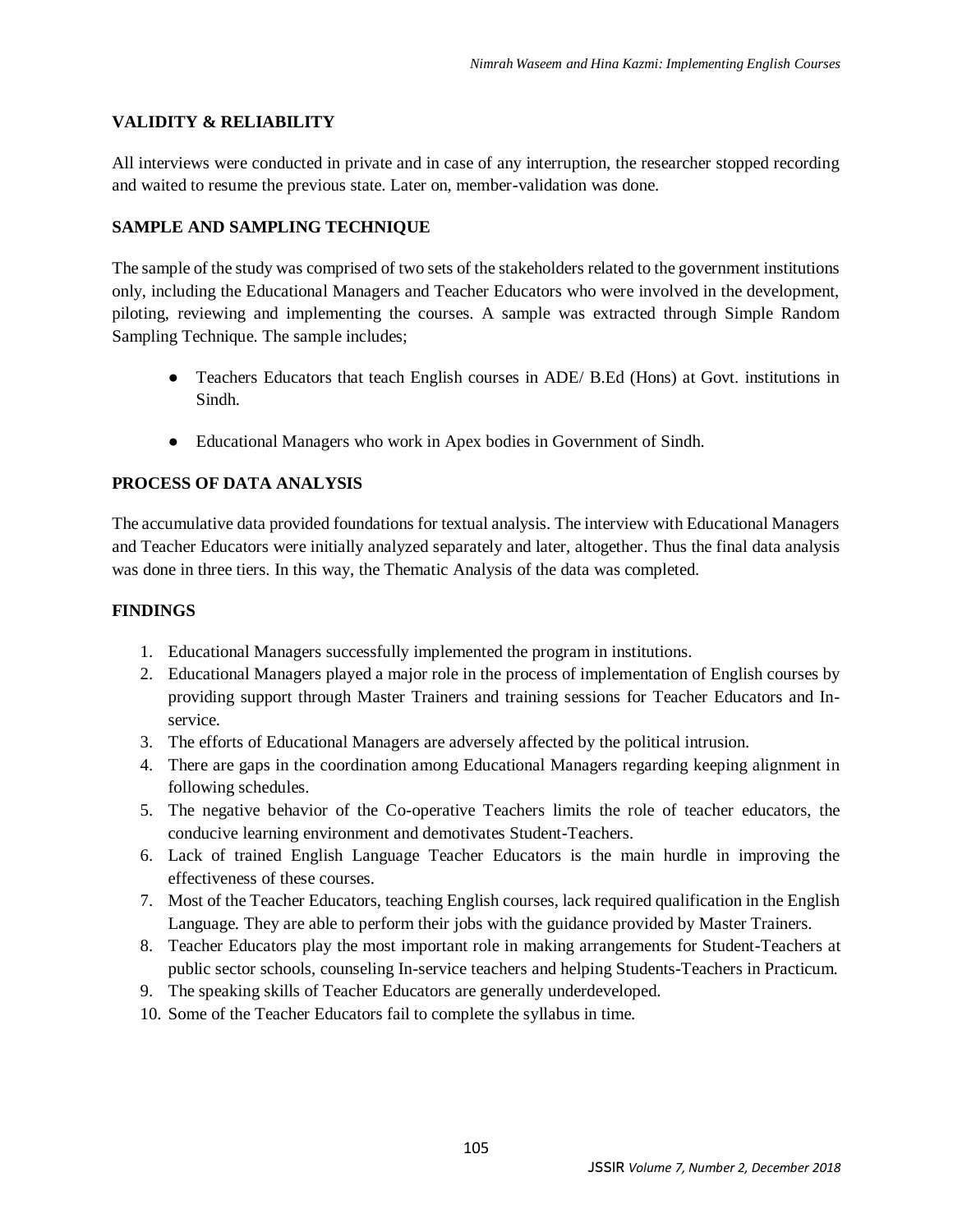#### **DISCUSSION**

#### **Role of Educational Managers**

According to Educational managers, the most influential stakeholder in the Practicum is Teacher Educators and the Master trainers who train Teacher Educators.The lack of trained Teacher Educators is the greatest hurdle in the proper delivery of the courses and inappropriate posting of trained Teacher Educators as per region; the participants of the study were graduates of science, economics, and education but none had a degree in English; even so, they are forced to teach English courses. As mentioned by an Educational Manager, there is a lack of trained faculty and moreover, due to political interference, these teachers are not posted according to the needs of the region. As a result, there are some places in Sindh where not a single trained Teacher Educator is available in colleges of education to conduct these three courses. Therefore, these courses are conducted by Teacher Educators who hold a degree which is not relevant to the course.

A factor that is basically damaging the positive impact of these courses is the unsatisfactory performance of Teacher Educators. One major drawback, as mentioned earlier, is the lack of trained faculty for English. A Teacher Educator explained, "I face so many difficulties.. Its... I think not due to the course...due to my personal weakness because I'm not a Masters in English, I'm science masters." Oral proficiency is fundamentally environment dependent and a Teacher carries the most responsibility in creating the environment of the class.

#### **PROVIDING SUPPORT TO IN-SERVICE TEACHERS**

In-service teachers work as co-operative teachers in the trio that forms the practicum. They are bound to monitor the Student-Teachers' performance and help them in improving their teaching practices. In Pakistan, as the curriculum of Teacher Education includes updated content and the concept of practicum has been recently reformed, therefore, In-service ELTs are unaware of the latest trends in language teaching. Though training has been provided to them, it is insufficient. As the Educational Managers and Teacher Educators mentioned, some training has been provided to them. Master trainers are sent to places to train the faculty. But there is a need to speed up the process. Dhawan. S (2014) refers to Kazmi, Pervez, and Mumtaz (2011), "the in-service teacher training enables the teachers to be more systematic and logical in their teaching style" (p.98). An Educational Manager said, "There are some issues with Co-operative Teachers." He further said that at times, the Co-operative Teachers are very discouraging and refused to accept Student-Teachers' proposed activities as a method of teaching.

The countries following the practicum model may have trained in-service teachers. In Pakistan, the case is different. Here, in-service teachers' knowledge about content and pedagogy is relatively outdated as compared to the Student-Teacher. Under these circumstances, Educational Managers arrange training programs and Teacher Educators play a more vigilant role through coordination and counseling of Inservice teachers.

#### **ROLE OF TEACHER EDUCATOR**

The Teacher Educator plays a central role in the realization of a practicum. In teacher training programs, the Teacher Educator has multiple roles and responsibilities. They not only educate Student-Teachers but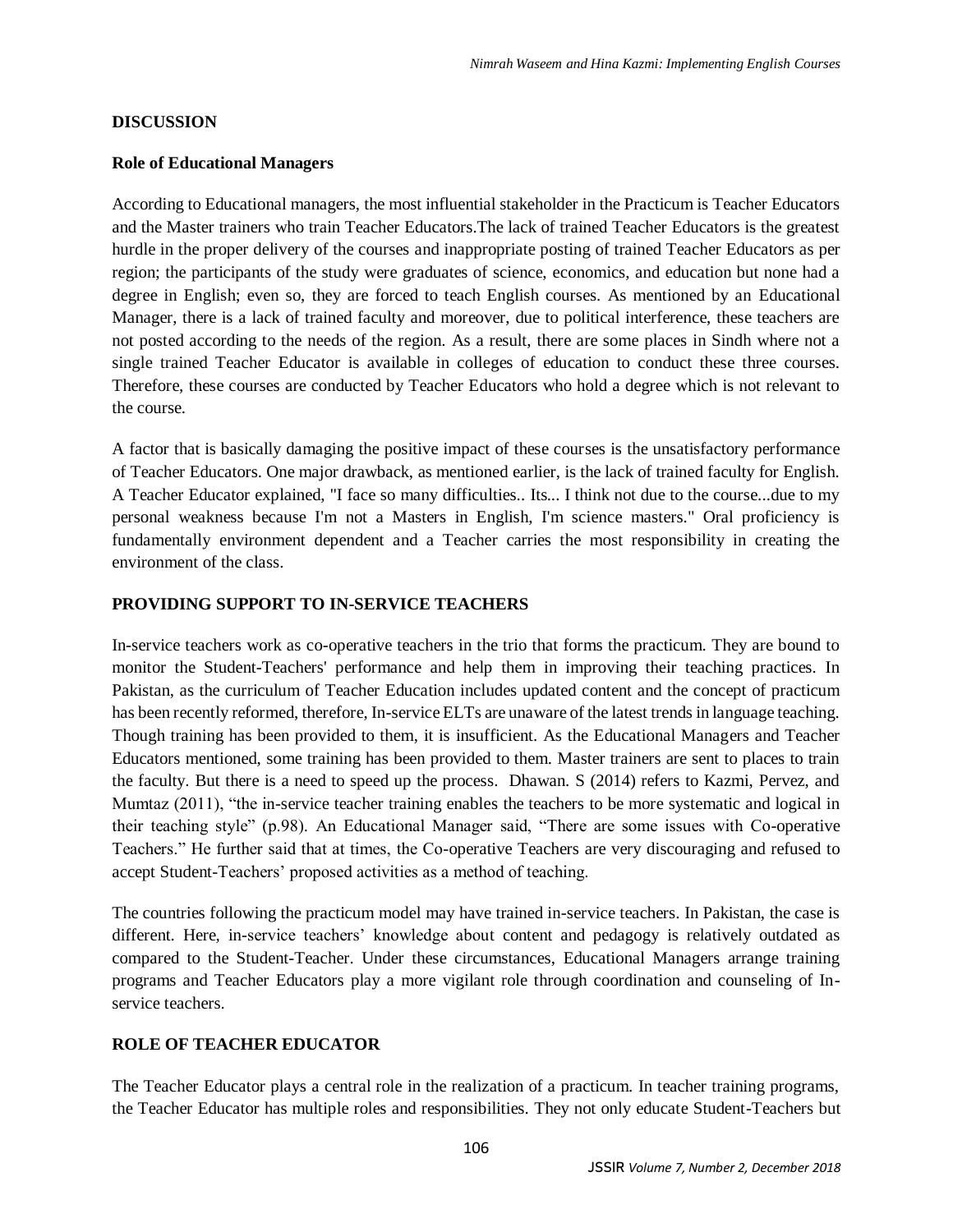also work as a mentor, facilitator, and guide. Furthermore, they also have to coordinate between university and school. As a consequence, a Teacher Educator should possess all the admirable qualities of a model teacher. In the Pakistani context, the performance of the Teacher Educator needs improvement. In some institutions, Teacher Educators are much indulged in training and improving their knowledge as well as their language skills. Student-Teachers at the same institutions shared that they never faced any problem during practicum, as all arrangements had already been made by their teachers. Bashir, Malik, Fatima, and Bashir (2014) said, "Supervisors visit the internees in their own classrooms. The task of the supervisor, as an observer, is to help the Student-Teacher to make sense of his or her experience within the framework of the total curriculum" (p.90). On the contrary, at some institutions teachers do not follow the course outline and there was little coordination between their supervisors and the school administrators which shows that the process of implementation of reforms has gaps and needs the immediate attention of authorities.

## **INTER**-**RELATION OF TEACHER EDUCATOR AND STUDENT**-**TEACHER COMPETENCIES AND SKILLS**

The data exposes a lack of proficiency in the language skills of both Teacher Educators and Student-Teachers. Some of Teacher Educators have poor speaking proficiency. The data exhibits their command over conversational English as the quotes are kept strictly in the original language used by the Teacher Educators. A situation Analysis conducted by UNESCO in 2006 describes:

The various levels of Teacher Educators themselves are caught in the same cycle of poor teacher quality and delivery. They administer their classes in the traditional teaching style of lecture giving, dictation, and notes. Trainers fail to cultivate any creative thinking, inquiry, and problem solving among their trainees. Most of them are not aware of how to improve their own knowledge and skills or to bring themselves up to date with modern advances in teacher training (p.48).

## **CONCLUSION**

It is concluded that Educational managers and Teacher Educators played an integral role in the implementation of the English courses in B.Ed (Hons)/ADE. Educational Managers tried to speed up the process of implementation of reforms through providing administrative and academic support in the form of arrangements for training of Teacher Educators with the help of Master Trainers. The role of Educational Managers is negatively affected by the political intrusion. Teacher Educators are the main tool in the system to realize the reforms. They not only teach and train Student-Teachers but also guide In-service teachers. They coordinate with the administration of public schools to provide Student-Teachers with better opportunities to develop the skills and gain experience through Practicum.

#### **SUGGESTIONS**

- 1. Government should limit the political influence through setting policies.
- 2. Educational managers should improve coordination among themselves through regular meetings.
- 3. More Teacher Educators should be trained to teach these courses.
- 4. Teacher Educators must be bound by universities and colleges to complete the courses.
- 5. There should be a support body in order to facilitate Teacher-Educators in teaching.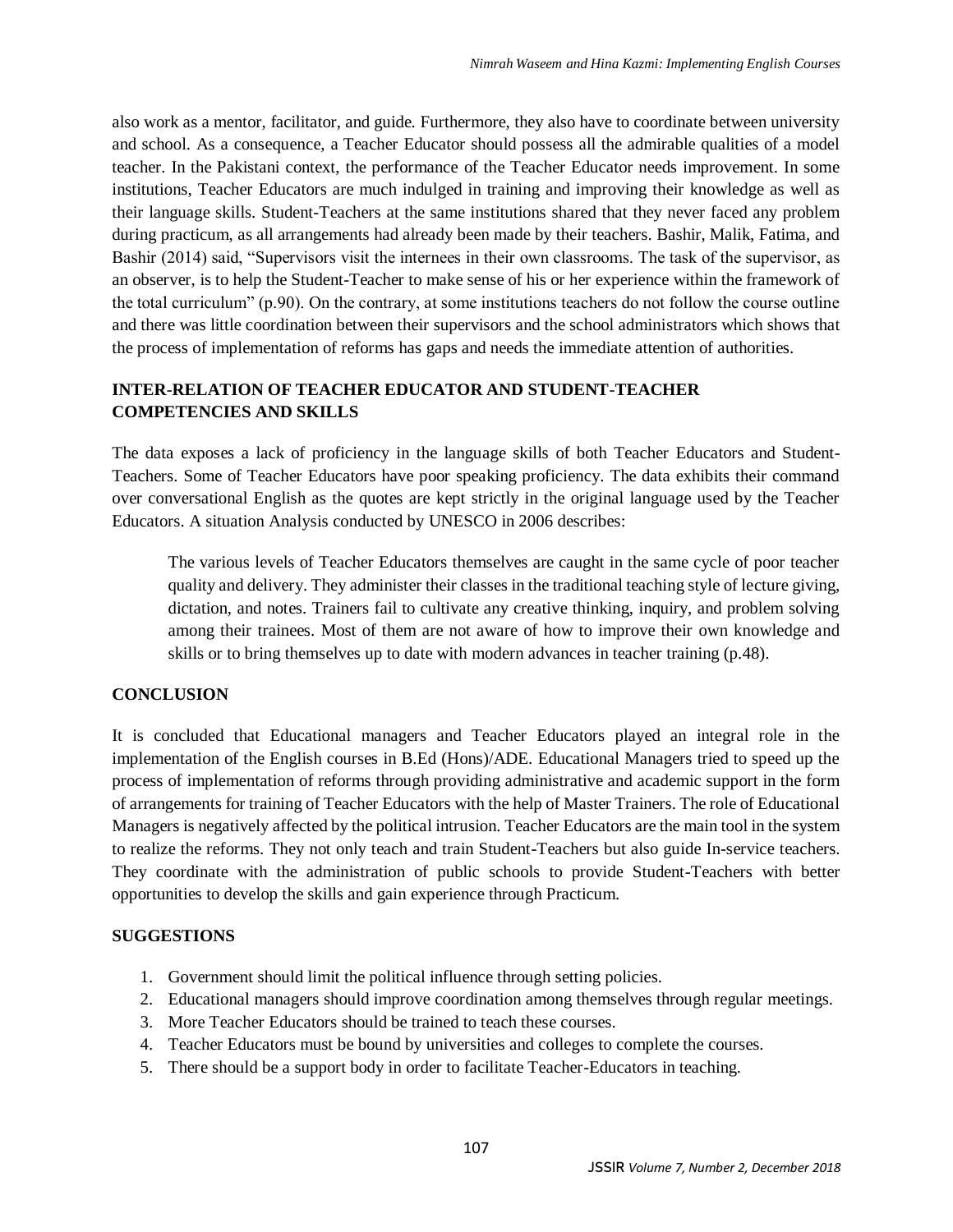- 6. The In-service teachers should be trained so they can cooperate with Teacher Educators in making Practicum more fruitful activity.
- 7. More Master Trainers must be trained and sent frequently across Sindh to train more Teacher Educators so that they can perform their role in an effective way.

# **IMPLICATIONS OF THE STUDY**

There seems to be a need for situation analysis to investigate the process of implementation further. In order to collect rich data with the rationale of improving the process of implementation, it may be beneficial to combine the findings of this study with survey questionnaires in relation to Educational managers, Teacher Educators and Student-Teachers as well as the In-service teachers and classroom observations on a large scale which is assumed to validate the findings of this present study. In short, it would help in getting deeper information about the problems and thus, would assist in making appropriate decisions in improving the courses and the process of implementation.

## **REFERENCES**

- Akram, M. J. (2010). *Factors affecting the performance of teachers at higher secondary level in Punjab* (Doctoral dissertation, PirMehr Ali Shah Arid Agriculture University). Retrieved from http://prr.hec.gov.pk/Thesis/688S.pdf
- Barry, K., & King, L. (2002). *Beginning teaching and beyond* (3rd ed.). Tuggerah, NSW: Social Science Press.
- Bashir, S., Malik, M., Fatima, G., & Bashir, S. (2014).Effectiveness of practicum component of b.Ed.Program at the University of Education Lahore, Pakistan.*Educational Research International*, *3*(4), 89-98.
- Brown, J. S., Collins, A., & Duguid, P. (1989). Situated Cognition and the Culture of Learning. *Educational Researcher*,*18*(1), 32-42. Retrieved from http://links.jstor.org/sici?sici=0013189X%28198901%2F02%2918%3A1%3C32%3ASCATCO% 3E2.0.CO%3B2-2
- Cannella, G. S., &Reiff, J. C. (1994). Individual constructivist teacher education: Teachers as empowered learners. *Teacher Education Quarterly*, *21*(3), 27-38.
- Clancey, W.J. (1995, December).*A tutorial on situated learning*. Paper presented at the Fourth International Conference on Computers in education, Taiwan. Abstract retrieved from http://cogprints.org/323/1/139.htm
- Dhawan, S,. (2014). In-Service Training of Teachers is not Valuable in Imparting Knowledge in Life Skills and Action Research*. International Journal of Management and Social Sciences Research (IJMSSR),* 3(1), 98. Retrieved from http://www.irjcjournals.org/ijmssr/Jan2014/16.pdf
- Dilshad, R. M. (2010). Assessing Quality of Teacher Education: A Student Perspective. *Pakistan Journal of Social Sciences*, *30*(1), 85-97.Abstract retrieved from http://www.bzu.edu.pk/PJSS/Vol30No12010/Final\_PJSS-30-1-08.pdf
- Farrell, T. (2003).Learning to teach English language during the first year: Personal influences and challenges.*Teaching and Teacher Education*, *19*(1), 95-111.
- Gan, Z. (2013). Learning to teach English language in the practicum: What challenges do non-native ESL student teachers face? *Australian Journal of Teacher Education, 38*(3), 92-108.